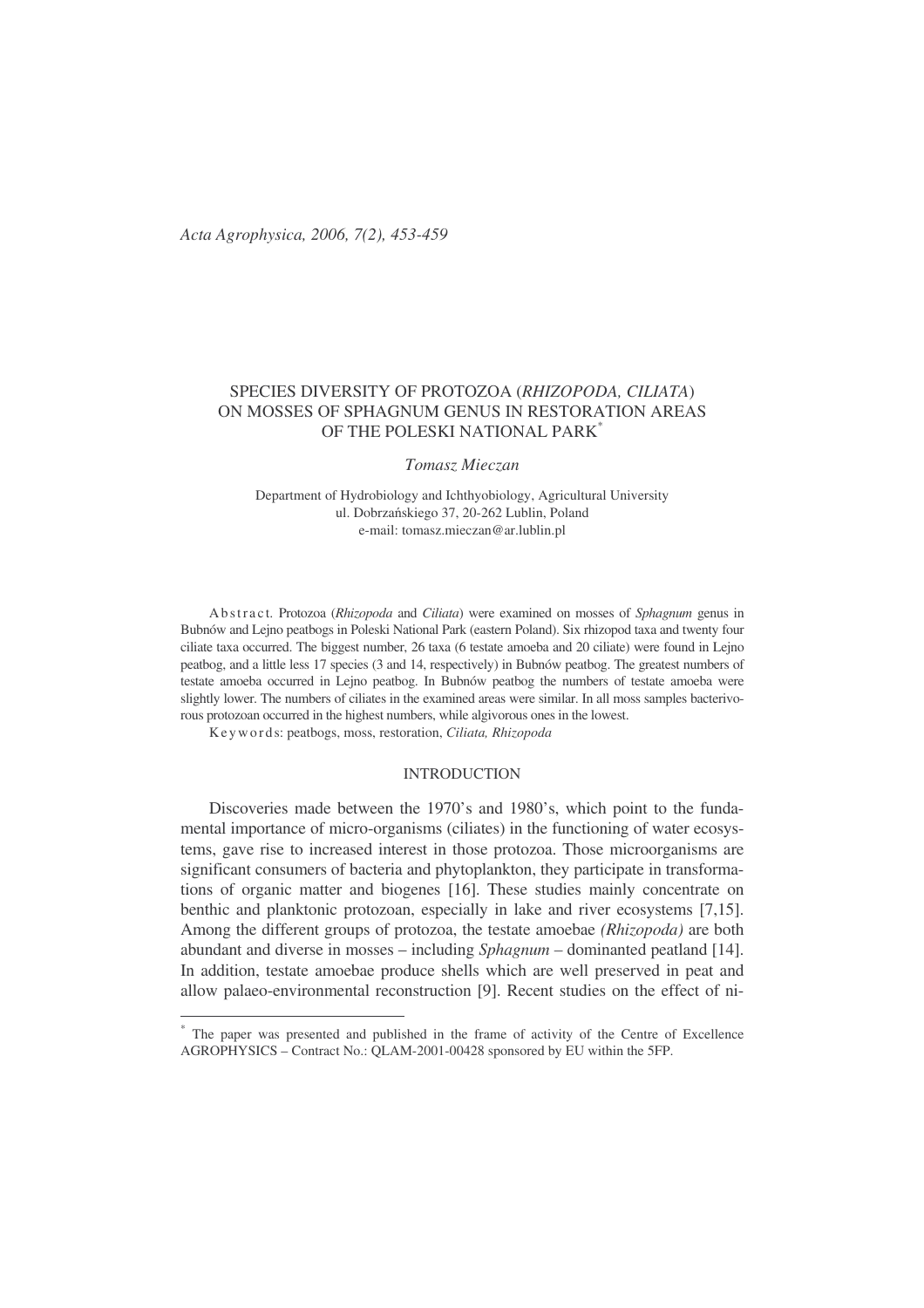trogen fertilization on microorganisms in *Sphagnum –* dominated peatland have shown that *Rhizopoda* have a control position in the microbial trophic network and react rapidly to environmental changes [5].

Papers concerning the occurrence of protozoa (*Rhizopoda* and *Ciliata*) in peatbog ecosystems are scarce. The world literature on ecological studies includes only a few publications regarding the abundance and taxonomic composition of protozoa in mosses [11,13,17].

The aim of the investigations was to determine the taxonomic composition, abundance and trophic groups of rhizopods and ciliates on mosses of *Sphagnum* genus in a restoration area of the Poleski National Park.

## STUDY AREA, MATERIAL AND METHODS

Protozoa (*Rhizopoda* and *Ciliata*) were examined on mosses of *Sphagnum* genus in the Bubnów and Lejno peatbogs in Poleski National Park (eastern Poland). In that area, in 1994, the largest and the most diverse restoration project was launched. In spring, summer and autumn of 2005, from that area eight samples were collected by washing 10 g of wet mass of plant materials, and then flooded with 10 ml of water. Four samples were preserved with Lugol salution. Living observation was used for the taxonomic and trophic identification [3,4]. The determination of protozoa and the calculation of their abundance (individuals per 100 mg w.m.) were conducted according to the methods by Primc-Habdija *et al.* [12]. The frequency of occurrence of particular species was calculated as the percentage of collected samples in which the species occurred. All the species found were classified into four groups as follows: very constant species (i.e. occurring in 61-100 per cent of the samples), constant species (i.e. occurring in 41- 60 per cent), accidental species (i.e. occurring in 21-40 per cent of the samples), accessory species (i.e. occurring in less than 20 per cent of the samples).

# RESULTS AND DISCUSSION

#### **Species diversity**

Six rhizopod taxa and twenty four ciliate taxa occurred in moss. The biggest number, 26 taxa (6 rhizopod and 20 ciliate) were found in the Lejno peatbog and a little less  $-17$  species (3 and 14, respectivelly) in the Bubnów peatbog (Tab. 1). The most characteristic species (exclusive species) were found in the Lejno peatbog. In that area *Askenasia sp., Amphileptus pleurosigma, Codonella cratera, Colpoda steinii, Didinium nasutum, Paramecium bursaria, Platophyra vorax, Prorodon sp., Spathidium sensu lato, Strombidium viride* (Ciliata) and *Arcella vulgaris,*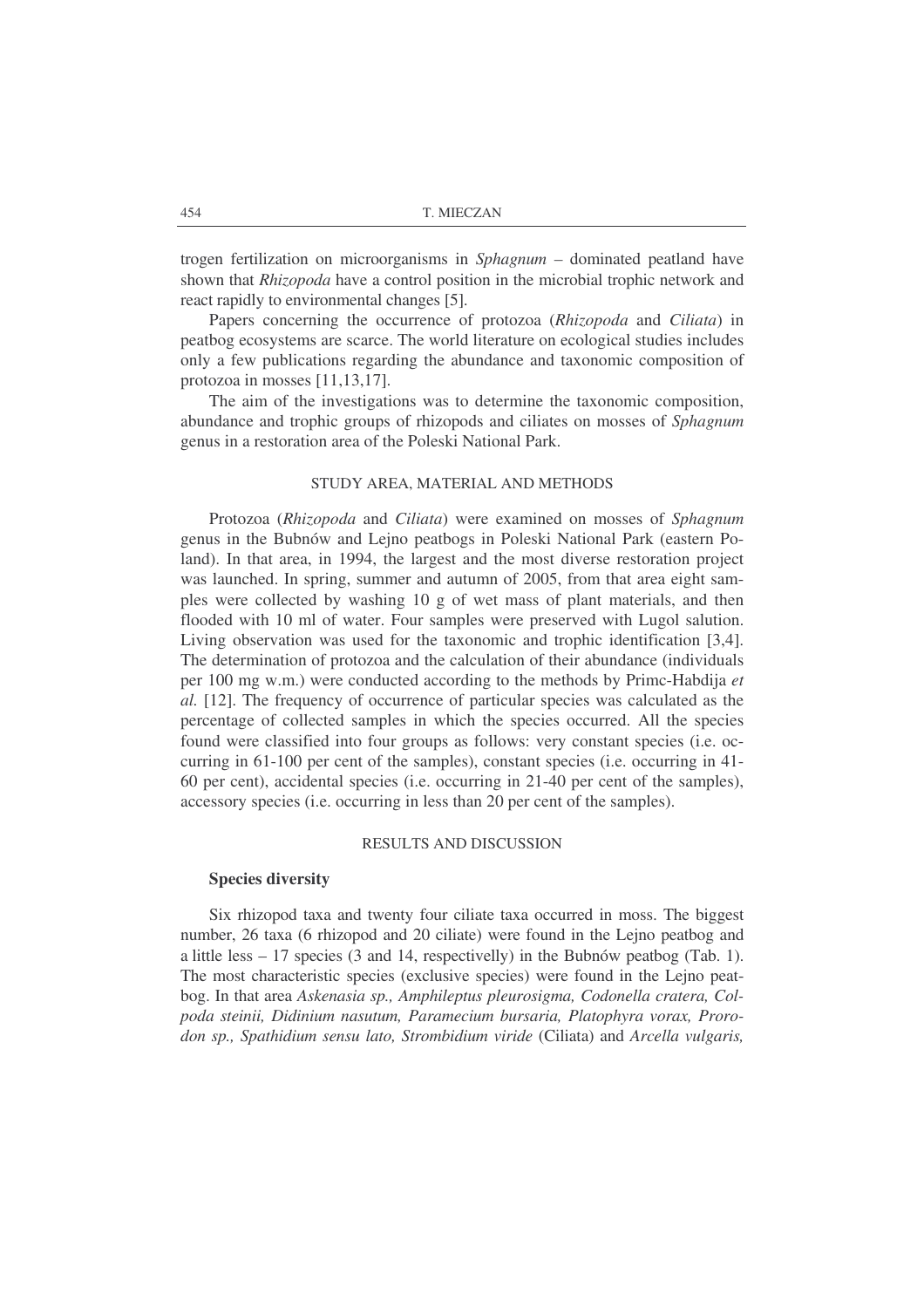*Assulina muscorum*, *Hyalosphenia papilio* (Rhizopoda) occurred. The ciliates belonging to genus *Chilodontopsis, Holophrya* and *Enchelyomorpha* were characteristic of Bubnów peatbog. The species belonging to the orders Pleurostomatida and Prostomatida were observed in various trophic types of European lakes [4,10].

| Taxon                       | Lejno      | Bubnów         | Frequency $(\% )$ |                              |
|-----------------------------|------------|----------------|-------------------|------------------------------|
|                             | peatbog    | peatbog        |                   | Lejno peatbog Bubnów peatbog |
| Rhizopoda                   |            |                |                   |                              |
| Arcella vulgaris            | $\ddot{}$  |                | 11                |                              |
| Assulina muscorum           | $^{+}$     |                | 5                 |                              |
| Difflugia oblonga           | $^{+}$     | $^{+}$         | 89                | 90                           |
| Euglypha sp.                | $^{+}$     | $^{+}$         | 93                | 80                           |
| Hyalosphenia papilio        | $^{+}$     |                | 3                 |                              |
| Nebela longeniformis        | $^{+}$     | $\overline{+}$ | 90                | 75                           |
| <b>Ciliata</b>              |            |                |                   |                              |
| Askenasia sp.               | $^{+}$     |                | 8                 |                              |
| Amphileptus pleurosigma     | $^{+}$     |                | 33                |                              |
| Chilodontopsis depressa     |            | $\overline{+}$ |                   | 7                            |
| Cinetochilum sp.            | $^{+}$     | $\overline{+}$ | 58                | 15                           |
| Chlamydonella spp.          | $^{+}$     | $^{+}$         | 36                | 76                           |
| Codonella cratera           | $^{+}$     |                | 6                 |                              |
| Coleps hirtus               | $^{+}$     | $+$            | 6                 | 5                            |
| Colpoda steinii             | $^{+}$     |                | 96                |                              |
| Didinium nasutum            | $^{+}$     |                | $\overline{2}$    |                              |
| Enchelyomorpha vermicularis |            | $^{+}$         |                   | 70                           |
| Enchelys sp.                | $^{+}$     | $\hbox{ }$     | 9                 | 6                            |
| Frontonia sp.               | $^{+}$     | $\, +$         | $\mathbf Q$       | 1                            |
| Gastronauta spp.            |            | $^{+}$         |                   | 89                           |
| Holophrya sp.               |            | $^{+}$         |                   | 8                            |
| Monodinium balbiani         | $^{+}$     | $^{+}$         | 11                | 3                            |
| Paramecium bursaria         | $^{+}$     |                | 15                |                              |
| Paramecium putrinum         | $\pm$      | $+$            | 19                | 15                           |
| Platyophyra vorax           | $^{+}$     |                | 15                |                              |
| Prorodon sp.                | $\hbox{ }$ |                | $\overline{c}$    |                              |
| Spathidium sensu lato       | $\hbox{ }$ |                | 5                 |                              |
| Strombidium viride          | $\pm$      |                | 12                |                              |
| Stentor multiformis         | $^{+}$     | $^{+}$         | $\overline{2}$    | $\overline{2}$               |
| Trochilia minuta            | $+$        | $^{+}$         | 11                | 5                            |
| Urotricha sp.               | $^{+}$     | $^+$           | 15                | 8                            |
| Sum                         | 26         | 17             |                   |                              |

**Table 1.** The composition and frequency of protozoa found in investigated peatbogs of the Poleski National Park

A characteristic species *Platophyra*, usually occurring in the eutrophic Lake Danghu [6], was observed as well. The species belonging to genus *Chilodontopsis* were also observed in strongly contaminated waters [1]. The testate amoebae species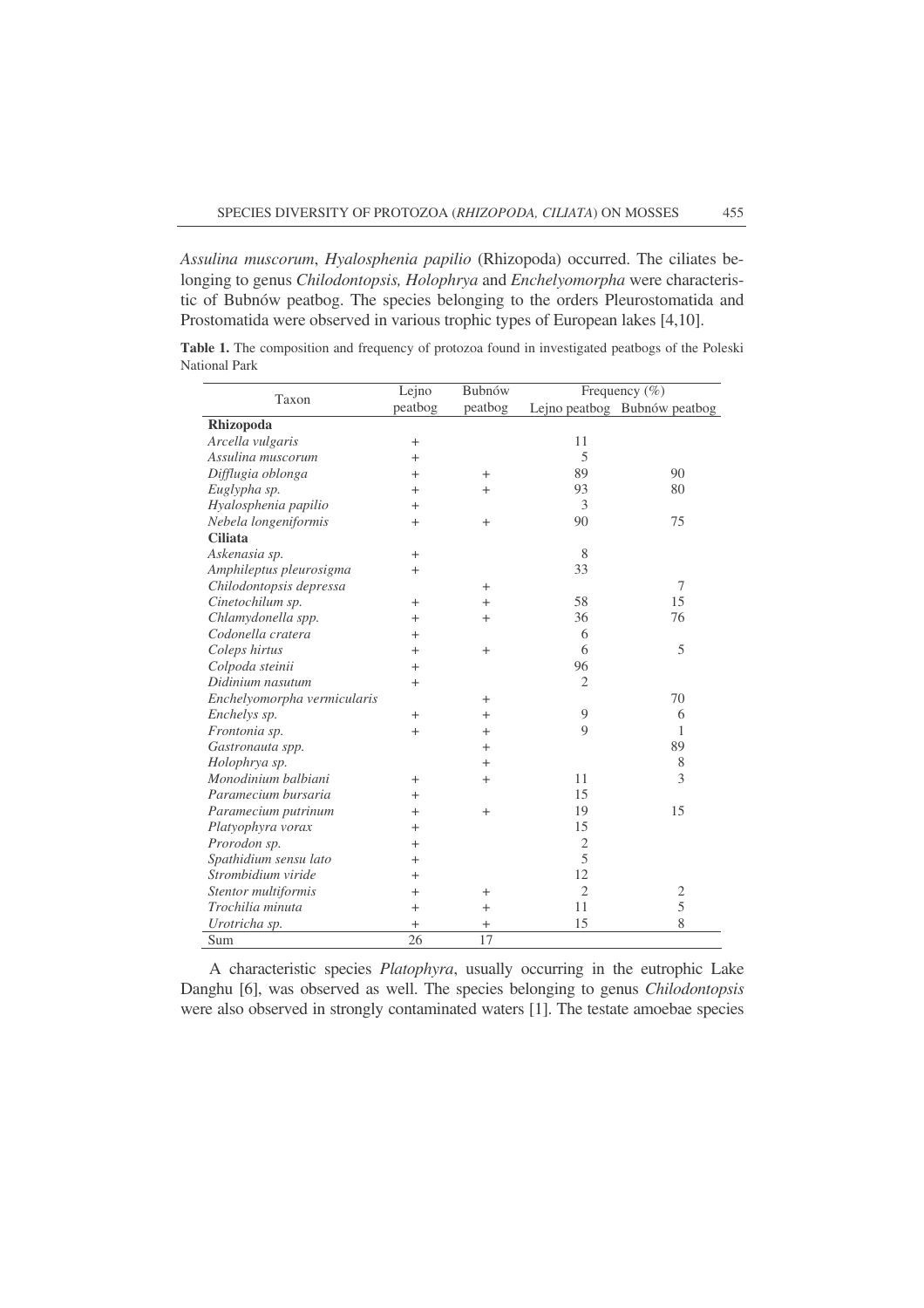characteristic of Lejno peatbog were also observed in plankton samples in the Parana River (Brasil) [15] and in *Sphagnum*-dominated peatlands in west Europe [9].

In testate amoebae community in the Lejno and Bubnów peatbogs *Difflugia oblonga, Nebela longeniformis* and *Euglypha sp.* were very constant species.

In the Lejno peatbog, in ciliate community, *Colpoda steinii* was a very constant species, *Cinetochilum sp.* were constant taxa, 2 species belonged to accessory taxa, and 16 – to accidental ones. In moss from the Bubnów peatbog – *Chlamydonella spp.*, *Gastronauta spp.* and *Enchelyomorpha vermicularis* occurred also as very constant species, and 11 species belonged to the accidental category (Tab. 1).

### **Density, domination structure and trophic groups**

The greatest numbers of testate amoebae occurred in the Lejno peatbog – 3270 ind. . 100 g w.m. of plant materials. In the Bubnów peatbog the numbers of rhizopods was slightly lower and reached 1200 ind. . 100 g w.m. The numbers of ciliates in the examined areas were similar. The lowest density was observed in the Bubnów peatbog and it was  $2300$  ind.  $100$  g w.m. and the highest –  $2423$ ind. . 100g w.m. – in the Lejno peatbog.

The domination structure of testate amoebae was similar. All of the studied peatbogs were generally dominated by *Difflugia oblonga*, *Nebela longeniformis* and *Euglypha sp.* constituted  $>25\%$  of the total numbers. The other species reached as little as <5% of the total numbers (Fig. 1a). According to Vincke *et al.* [17] the moss is dominated by cosmopolitan and ubiquitous taxa.



**Fig. 1.** Domination structure of Testate amoebae (a) and Ciliata (b) found in investigated peatbogs of the Poleski National Park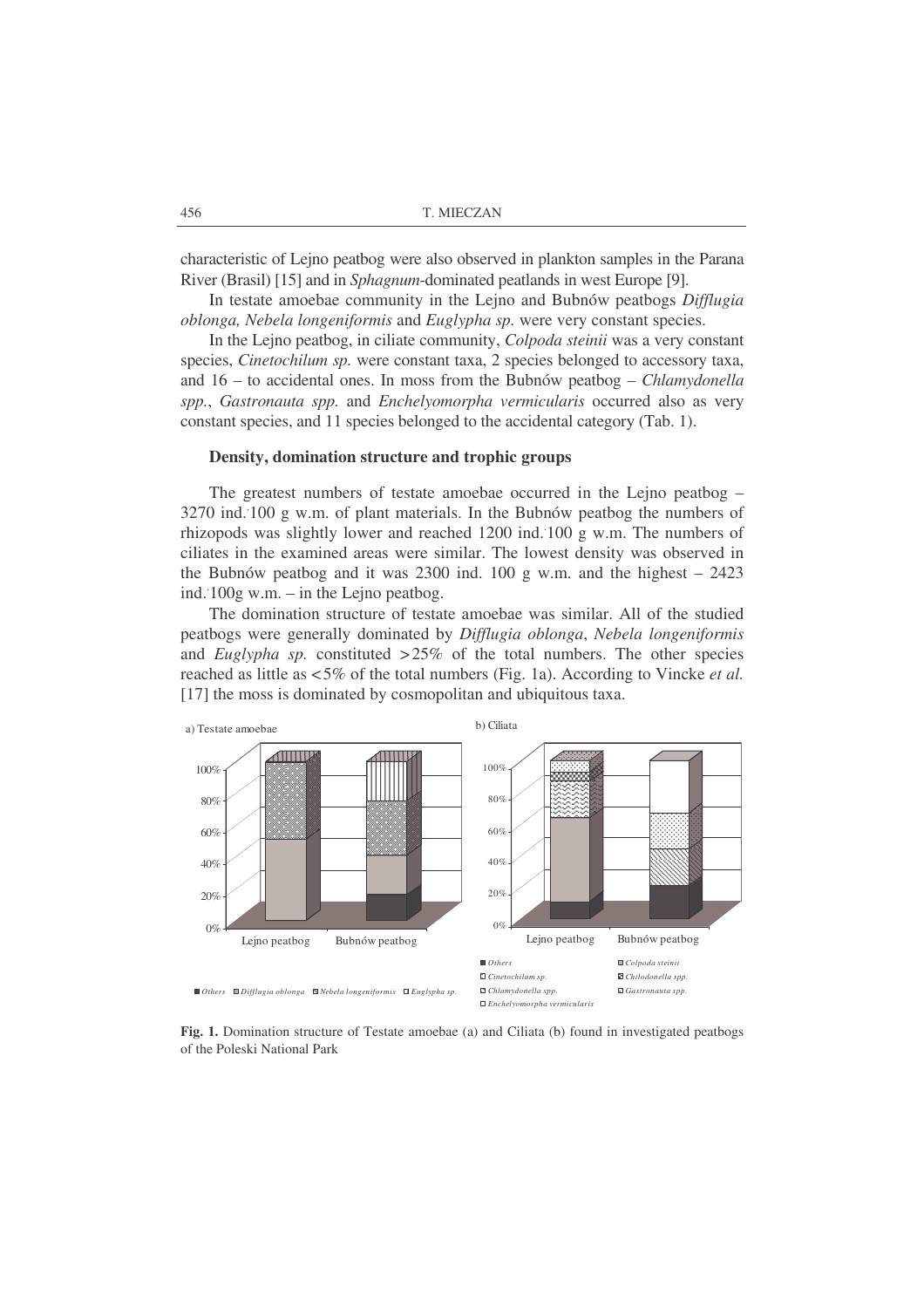In the Lejno peatbog *Colpoda steinii* and *Cinetochilum sp.* constituted 53-23% of the total numbers of the ciliates, respectively. Other ciliate taxa reached up to 7% of the total numbers. In the Bubnów peatbog the species belonging to Cyrtiphorida *(Chlamydonella spp.* and *Gastronauta spp.)* and Suctorida *(Enchelyomorpha vermicularis)* constituted 23-33% of the total numbers (Fig. 1b). Other ciliate taxa reached up to 4% of the total numbers. The domination of this orders could have resulted from its wide ecological valency [3].

In both peatbogs bacterivorous protozoa occurred in the highest numbers, while algivorous ones in the lowest. Bacterivorous protozoa occurred in the greatest proportion of the total abundance in the Lejno peatbog, where they constituted 60%, and in a smaller proportion  $-52\%$  in the Bubnów peatbog. Omnivorous species also occurred in greater numbers, constituting 23 and 20% of the total numbers of protozoa, respectively. Protozoa feeding on mixed food reached the highest proportion in the Lejno peatbog  $-10\%$  of the total numbers, while making up 5% of the total community in the Bubnów peatbog. Predatory protozoa constituted from 6 to 9% of the total numbers, while algivorous constituted  $\lt 2\%$  of the total abundance (Fig. 2). The slight proportion of algivorous protozoa could have been caused by problems with access to food. Similar relations were observed in periphytic ciliates in littoral zone of lakes of different trophic status in the Łęczyńsko-Włodawskie Lakeland [8], and in moss samples from Gough and Marion Islands [2].



**Fig. 2.** Trophic groups of protozoan found in investigated areas of the Poleski National Park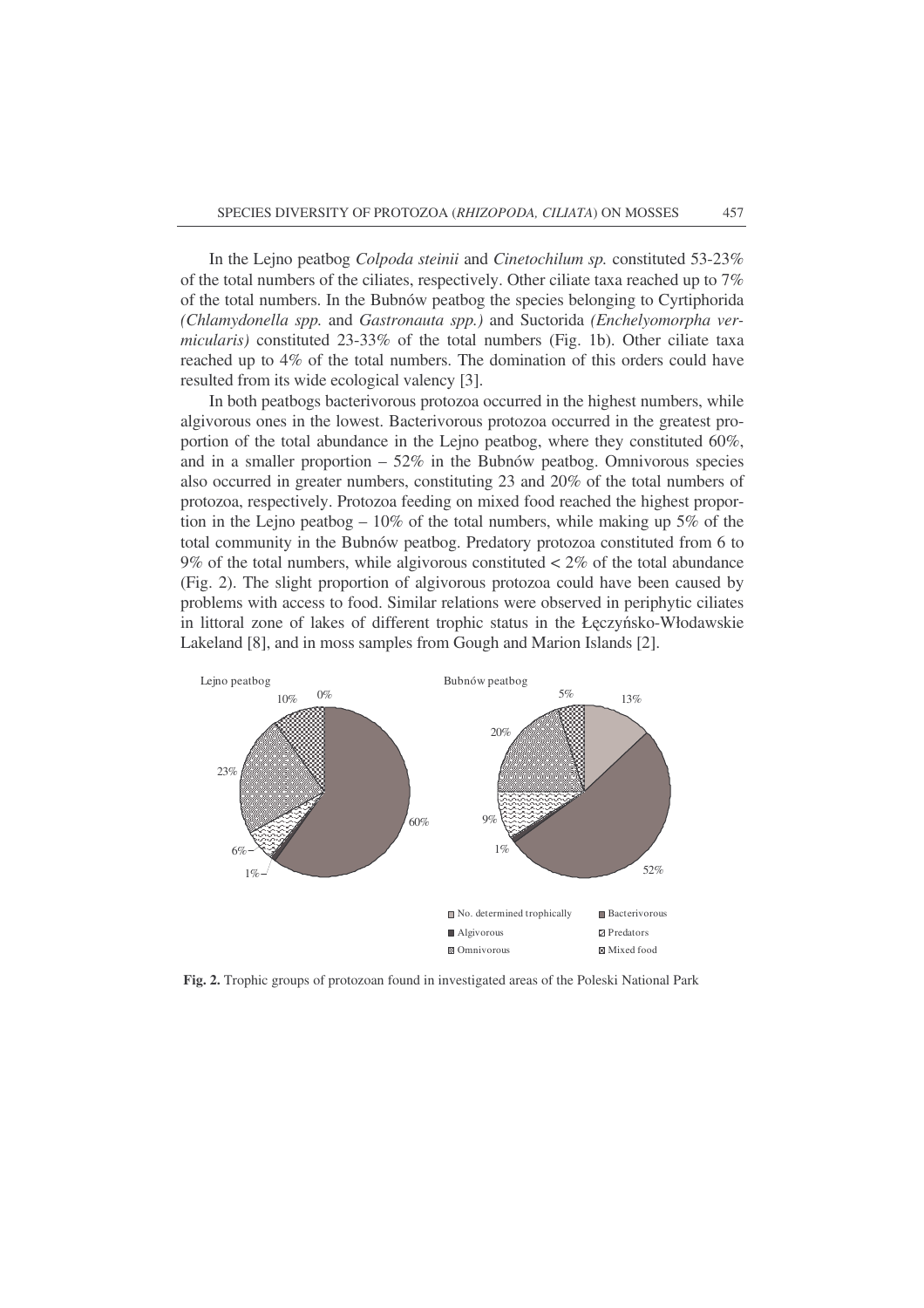#### **CONCLUSION**

The biggest number of protozoan species and abundance were found in the Lejno peatbog, a little less in the Bubnów peatbog. The moss was dominated by cosmopolitan and ubiquitous taxa. Bacterivorous protozoa occurred in the highest numbers, while algivorous ones in the lowest. Therefore, it can be supposed that protozoa become a significant link in the flow of matter and energy between bacteria and higher invertebrates in those very specific microhabitats.

### **REFERENCES**

- 1. **Foissner W., Berger H., Kohmann F.:** Taxonomische und ökologische Revision der Ciliaten des Saprobiensystems. Hymenostomatida, Prostomatida, Nassulida. Informationsberichte des Bayer – Landesamtes für Wasserwirtschaft, München, 548, 1994.
- 2. **Foissner W.:** Terrestial ciliates (*Protozoa, Ciliophora*) from two islands (Gough, Marion) in the southern oceans, with description of two new species, Arcuospathidium cooperi and Oxytricha ottowi. Archiv für Protisten., 12, 123-129, 1995.
- 3. **Foissner W., Berger H.:** A user-friendly guide to the ciliates (*Protozoa, Ciliophora*) commonly used by hydrobiologists as bioindicators in rivers, lakes and waste waters, with notes on their ecology. Freshwater Biology, vol. 35. No. 35, 375-470, 1996.
- 4. **Foissner W., Berger H., Schaumburg J.:** Identification and Ecology of Limnetic Plankton Ciliates. Informationsberichte des Bayer – Landesamtes für Wasserwirtschaft, München, 777, 1999.
- 5. **Gilbert D., Amblard C., Bourdier G., Francez A.J.:** The microbial loop at the surface of a peatland: structure, functioning and impact of nutrients inputs. Microbial Ecology, 35, 89-93, 1998.
- 6. **Gong X.:** The development of eutrophication in Lake Danghu. Wuhan, during the last two decades based on the investigation of protozoan changes. Acta hydrobiol. 10, 340-352, 1986.
- 7. **Kreig H.J.:** Auswirkungen von Mischwasserimmissionen auf die Mikroorganismen der heterotrophen Aufwusch- gemeinschaft des Isebekkanals (Hamburg). Limnologica, 30, 144-15, 2000.
- 8. **Mieczan T.:** Seasonal changes quality and quantity structure of periphytic ciliates in trophically different lakes. TEKA, 1, 146-151, 2004.
- 9. **Mitchell E.A.D., Buttler A., Grosvernier Ph., Hydin H., Albinsson C., Greenup A.L., Heijmans M.M.P.D., Hoosbeek M.R., Saarinen T.:** Relationships among testate amoebae (Protozoa), vegetation and water chemistry in five *Sphagnum*-dominated peatlands in Europe. New Phytol., 145, 95-106, 2000.
- 10. **Nauwerck A.:** Trophische structuren in pelagial des meromiktischen Höllerersees (Oberösterreich). Ber. Nat-Med. Ver. Salzburg, 11, 147-178, 1996.
- 11. **Petz W.:** Ecology of the active soil microfauna (*Protozoa, Metazoa*) of Wilkes Land, East Antarctica. Polar Biology, 18, 33-44, 1997.
- 12. **Primc-Habdija B., Habdija I., Plenkovi-Moraj A.,** -**poljar M.:** The overgrowth capaciry of periphyton on artifical substrates exposed at vertical profile in the Lake Visovac. Period Biol., 99, 403-408, 1997.
- 13. **Schwarz A.M.J., Green J.D., Green T.G.A., Seppelt R.D.:** Invertebrates associated with moss communities at Canada Glacier, southern Victoria Land, Antarctica. Polar Biology, 13, 157-162, 1993.